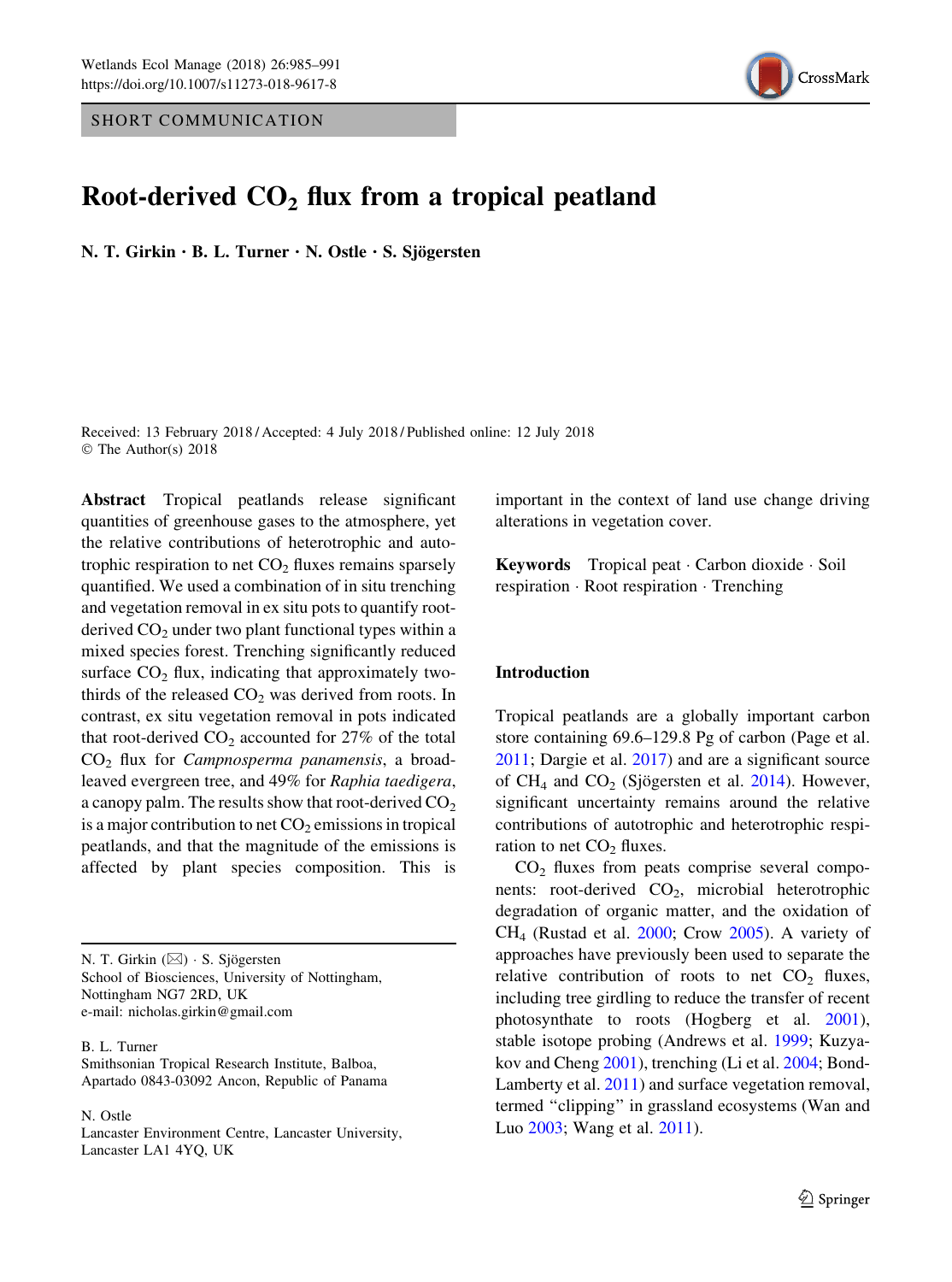Root contributions to  $CO<sub>2</sub>$  fluxes are also driven by several sources. Autotrophic root respiration is a measure of the respiration by roots for maintaining cell metabolism (Kuzyakov and Larionova [2005](#page-6-0)). In addition, plants release root exudates comprising species-specific combinations of sugars, organic acids and amino acids, which represent an additional significant substrate for heterotrophic microbial respiration (Smith [1976;](#page-6-0) Hanson et al. [2000](#page-5-0); Girkin et al.  $2018$ ). A third significant source of  $CO<sub>2</sub>$  from anoxic wetlands is the oxidation of  $CH<sub>4</sub>$  driven by radial oxygen loss from root systems (Hoyos-Santillan et al. [2016a](#page-6-0)) and aerobic surface peat (Jauhiainen [2005](#page-6-0); Wright et al. [2013a\)](#page-6-0). Terms applied to describe this combination of processes include ''root-rhizosphere respiration" (Sayer and Tanner [2010](#page-6-0)), "root respira-tion" (Andrews et al. [1999\)](#page-5-0), "rhizosphere respiration", and "root-derived  $CO<sub>2</sub>$ " (Kuzyakov and Larionova [2005\)](#page-6-0). We adopt the latter term because it most accurately describes the combination of processes associated with  $CO<sub>2</sub>$  production from roots and the methods by which it is calculated.

Studies of root-derived  $CO<sub>2</sub>$  have previously been conducted across a range of tropical environments with a range of estimates reflecting diversity in environmental, biogeochemical and species differences. The high rates of net primary productivity in tropical ecosystems mean that root-derived  $CO<sub>2</sub>$  can make a large contribution to these net fluxes (Malhi et al. [2011\)](#page-6-0), although relatively few studies have been conducted in tropical peatlands. Estimates from Sago, oil palm and forest covered peatlands in Malaysia were 52, 60, and 62% respectively (Melling et al. [2013\)](#page-6-0), but only 9–26% when measured in an Acacia plantation on peat in Indonesia (Jauhiainen et al. [2012\)](#page-6-0), and 14–29% in an Indonesian oil palm plantation. In tropical forests generally, measurements are equally variable. A study of root-derived  $CO<sub>2</sub>$  in Tabebuia heterophylla dominated secondary forest in Puerto Rico estimated 70% compared to 56% in a nearby Pinus caribaea plantation (Li et al. [2004](#page-6-0)). Lower values of root-derived  $CO<sub>2</sub>$  include 39% and 58–77% in mature secondary lowland tropical forest in Panama (Nottingham et al. [2010;](#page-6-0) Sayer and Tanner [2010\)](#page-6-0), and 16–24% measured in two Eucalyptus plantations in Brazil over a 3 month period (Binkley et al. [2006\)](#page-5-0). No studies could be found that had estimated root-derived  $CO<sub>2</sub>$  in Panamanian peatlands,

despite the critical role of plant inputs in regulating net efflux.

We quantified the combined contribution from root-derived  $CO<sub>2</sub>$  to net surface  $CO<sub>2</sub>$  fluxes using a combination of in situ and ex situ experiments in a tropical peatland in Panama. First, we quantified rootderived  $CO<sub>2</sub>$  by trenching in a mixed-forest stand adapting the methods of Sayer et al. [\(2010](#page-6-0)). Second, we assessed root-derived  $CO<sub>2</sub>$  flux in an ex situ plantremoval experiment to assess relative differences between Campnosperma panamensis (Standl.), a broadleaved evergreen tree, and Raphia taedigera (Mart.), a canopy palm, which represent distinct plant functional types and form mix species and monodominant stands. We hypothesised that i) trenching and vegetation removal would result in a significant decline in net  $CO<sub>2</sub>$  efflux, and ii) the surface root mat formed by R. taedigera would result in a more significant contribution of root-derived  $CO<sub>2</sub>$  to net fluxes compared to C. panamensis.

## Methods

## Site description

The experiment was carried out in the  $80 \text{ km}^2$ ombrotrophic peatland at Changuinola, in Bocas del Toro province, Panama, in February 2015. This peatland began to form 4000–5000 years ago and is estimated to be  $> 8$  m deep at the centre of the peat dome. Vegetation is grouped into seven plant successional stages, with mangrove swamp at the coastal edge succeeded by monodominant and mixed forest stands of R. taedigera palms and C. panamensis broadleaved evergreen trees (Phillips et al. [1997](#page-6-0)). Accompanying the vegetation gradient is a strong declining trend in available nutrients to the centre of the wetland (Sjögersten et al. [2011\)](#page-6-0). Mean annual air temperature is  $26^{\circ}$ C with mean annual rainfall of 3207 mm. Peat temperature is approximately 25  $\degree$ C with limited seasonal variation. During the study period, the mean temperature was  $25.6 \degree C$ , with total rainfall of 239.5 mm. The water table height varies by approximately 20 cm from just above to just below the peat surface (Wright et al. [2013a\)](#page-6-0).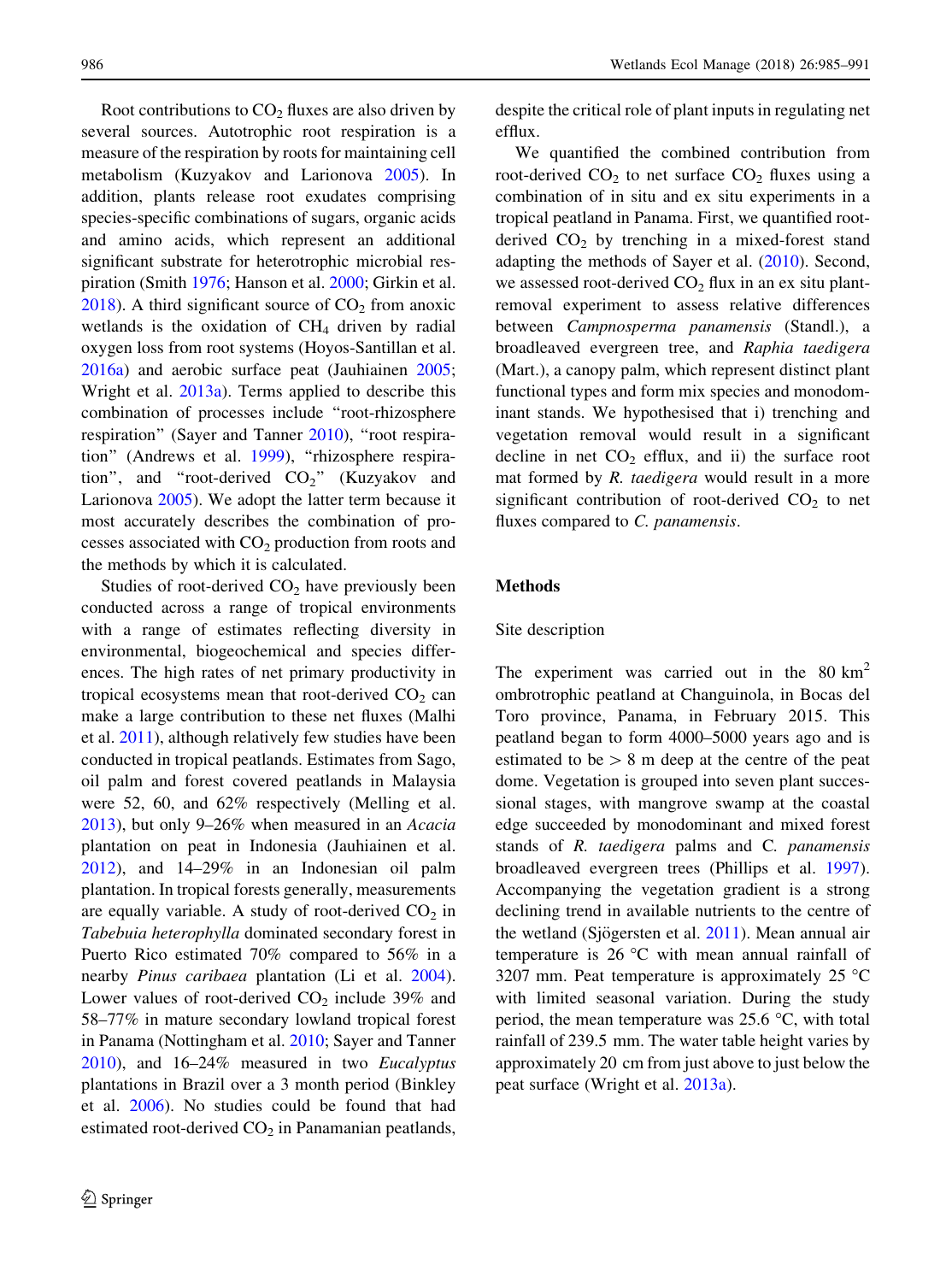## In situ trenching

In situ respiration was measured using a paired plot design across four sites within a mixed forest stand. Trenches were cut to a depth of 50 cm using a machete and a hand saw in  $0.25 \text{ m}^2$  plots. Paired plots were no more than 1 m apart and were within 0.5 m of the nearest tree. Sampling points were selected for areas with no understory vegetation to prevent roots of other species from contributing to estimates of root-derived CO2. Fluxes were measured in the centre of plots using a closed static chamber technique (Wright et al.  $2013<sub>b</sub>$ ). Chambers had a total volume of 0.19 dm<sup>3</sup> and were fitted with Suba seal<sup> $\circledast$ </sup> rubber septa (Fisherbrand, Loughborough, UK) to allow headspace sampling. Chambers were lightly pushed into the peat surface to minimise peat and root disturbance. Headspace gases were mixed using a 20 ml syringe and needle and injected into pre-evacuated 12 ml glass exetainers (LABCO, UK) sealed with a screw cap septum, resulting in slight over-pressure. Samples were collected between 10 am and 4 pm over 4 days during a 7 day period, beginning immediately following initial trenching. Three gas samples were collected over 10 min following installation of chambers. One sample exetainer was subsequently discarded prior to analysis due to loss of pressure.

Generally studies estimating root-derived  $CO<sub>2</sub>$  are conducted over several months to account for decomposition of root material. However, in tropical peatlands, root material represents one of the dominant peat components (Hoyos-Santillan et al. [2015\)](#page-6-0), and the highly acidic and anoxic conditions will prevent the immediate decomposition of recent root necromass (Hoyos-Santillan et al. [2016b\)](#page-6-0). These unique conditions allow for the measurement of  $CO<sub>2</sub>$  efflux during a relatively short window immediately following trenching. The use of a shorter period for sampling has also been applied in other tropical systems, with results closely matching those collected over a year following trenching (Sayer and Tanner [2010](#page-6-0)).

In this experiment, the data from the final time point (7 days following trenching) was excluded from subsequent analysis due to decomposition of decaying roots increasing fluxes significantly from trenched plots. Prior to this, fluxes remained consistent over time within both trenched and untrenched plots.

## Ex situ vegetation removal

Six C. panamensis and six R. taedigera saplings all with similar diameter-at-breast-height (DBH) and height were transplanted from a mixed species stand in the San San Pond Sak peatland to pots at the Smithsonian Tropical Research Station on Isla Colón. Plants were excavated carefully to ensure root systems remained intact and retained peat from their original growing location. Water table height was maintained at 1 cm above the peat surface to match in situ conditions. One month following transplantation, three plants from each species were cut just above the soil surface leaving the root system in place. Gases were collected using the closed static chamber technique (Wright et al.  $2013b$ ). Chambers  $(0.19 \text{ dm}^3)$ were pushed gently into the peat and turned to ensure a tight seal. Peat  $CO<sub>2</sub>$  fluxes were measured immediately after vegetation removal and over 6 subsequent days. Three gas samples were collected over 10 min following installation of chambers between 10 am and 4 pm each day. Fluxes were only analysed from the initial 3 days of sampling due to the subsequent increase in fluxes most likely driven by root decomposition. Prior to this time point, fluxes remained consistent in both harvested and unharvested pots. Mean fluxes were calculated for the presence and absence of surface vegetation. At the conclusion of the experiment, the remaining plants were harvested and oven dried at  $65^{\circ}$ C for 3 days prior to weighing to estimate aboveground and belowground biomass. Peat samples were collected for further characterisation (see below).

## $CO<sub>2</sub>$  flux measurement

 $CO<sub>2</sub>$  concentrations were measured using a single injection system with a 1 ml sample loop using  $He<sub>2</sub>$  as a carrier gas through a non-polar methyl silicone capillary column using a thermal conductivity detector (GC-2014; Shimadzu, Milton Keynes, UK). Calculations of  $CO<sub>2</sub>$  flux were made using the ideal gas law and assuming the linear accumulation of gas in the chambers (Hogg et al. [1992\)](#page-6-0). Root-derived  $CO<sub>2</sub>$  was calculated by subtracting  $CO<sub>2</sub>$  fluxes from trenched plots/vegetation removal pots from  $CO<sub>2</sub>$  fluxes from untrenched/control pots. Root-derived  $CO<sub>2</sub>$  was not calculated in the vegetation removal experiment by comparing fluxes before and after cutting due to the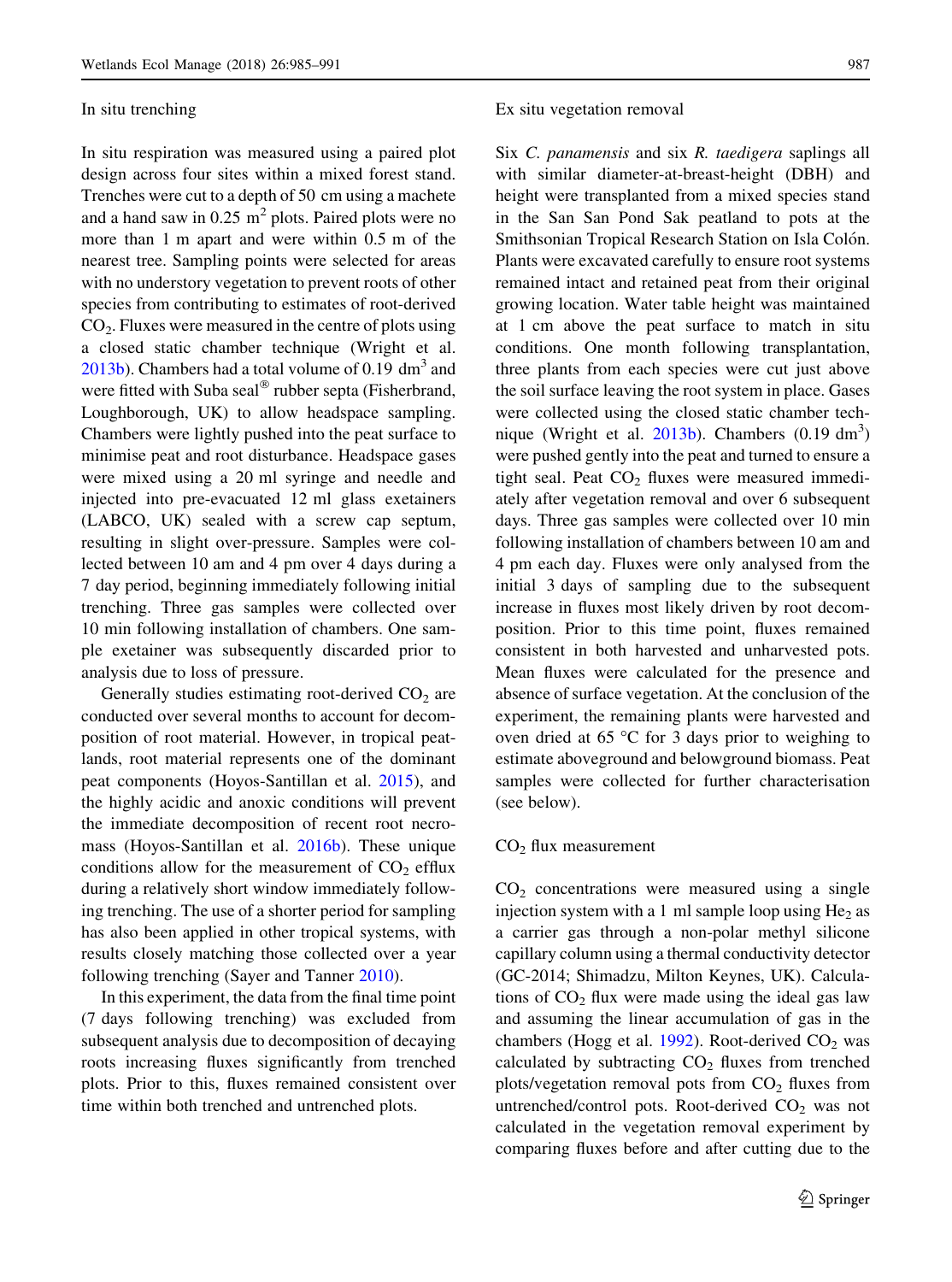lack of time points collected from before treatment, and known temporal variability in fluxes. This time point was used to confirm that fluxes decreased following cutting.

## Plant and peat properties

Height and DBH were measured 22 trees and palms in situ. For R. taedigera, DBH was measured at the maximum possible height prior to the stem separating into individual fronds. Palm height was measured at the highest point on an individual frond. Aboveground and belowground biomass were not estimated due to a lack of available information of wood specific densities and the difficulty of estimating in situ root biomass. Peat subsamples were analysed for pH, conductivity and redox from 24 points across the mixed forest stand. Bulk density was measured by oven-drying  $100 \text{ cm}^3$  section of peat. Gravimetric moisture content was estimated from oven drying 10 g wet weight peat for 24 h at  $105 \degree C$ . Organic matter content was estimated by loss on ignition. Total C and N were measured using a total element analyser (Flash EA 1112, CE Instruments, Wigan, UK).

## Statistical analysis

 $CO<sub>2</sub>$  fluxes from both in situ and ex situ experiments were log transformed to give normal distribution of residuals. Differences in respiration rates were assessed in situ by one-way ANOVA. Differences in fluxes between ex situ harvested and unharvested pots were assessed using a linear mixed effects model using species and treatment as fixed effects. Measures of plant size (total aboveground and belowground biomass, stem diameter and height) were investigated to confirm no difference in vegetation properties between harvested and unharvested pots, as fluxes can be dependent on plant biomass and carbon inputs. All statistical analyses were carried out using Genstat v17.0. Figures were produced in GraphPad Prism v7.

## Results

## Forest and peat properties

The mixed forest stand predominantly comprised C. panamensis trees and R. taedigera palms with a mean height of 27.2 m and a DBH of 17.7 cm (Table 1). pH was extremely acid with a mean of 4.0. Electrical conductivity was low  $(95.8 \text{ }\mu\text{S})$ , and redox potential was slightly reducing (306.6 mV). Bulk density was consistently low  $(0.1 \text{ g cm}^{-3})$ , and gravimetric moisture content was high (89.5%). Organic matter content (93.1%), total carbon (41.8%), total nitrogen (2.5%), and C:N (17.1) measurements all supported characterisation as a highly organic peat.

Mean heights of transplanted C. panamensis and R. taedigera saplings were 0.20 and 0.24 cm, respectively, with DBH of less than 1 cm. Aboveground biomass ranged from 0.4 to 5.7 g for C. panamensis, and 0.4–4.7 g for R. taedigera. Belowground biomass had a smaller range of between 0.3 and 1.8 g for C. panamensis, and 0.3–3.3 g for R. taedigera.

In situ root-derived  $CO<sub>2</sub>$ 

Mean  $CO<sub>2</sub>$  fluxes decreased significantly on trenching from 751.1 mg  $CO_2$  m<sup>-2</sup> h<sup>-1</sup> to 240.1 mg  $CO_2$  $m^{-2}$  h<sup>-1</sup> in mixed forest plots (F<sub>1,8</sub> = 19.53,  $p = 0.002$ ) (Fig. [1\)](#page-4-0). In situ root-derived CO<sub>2</sub> was 511.0  $\pm$  186.2 mg CO<sub>2</sub> m<sup>-2</sup> h<sup>-1</sup>, accounting for 63.2  $\pm$  7.4% of total surface CO<sub>2</sub> efflux.

Ex situ root-derived  $CO<sub>2</sub>$ 

For C. panamensis,  $CO<sub>2</sub>$  fluxes were lower from harvested pots, with a mean of  $174.2 \text{ mg } CO_2$  $m^{-2}$  h<sup>-1</sup> compared to 246.3 mg CO<sub>2</sub> m<sup>-2</sup> h<sup>-1</sup> in the

**Table 1** In situ peat properties. Means  $\pm$  one SE

| Variable                            | Mean            |
|-------------------------------------|-----------------|
| Stand height (m)                    | $27.2 \pm 1.8$  |
| $DBH$ (cm)                          | $17.7 \pm 2.5$  |
| pH                                  | $4.0 \pm 0.1$   |
| Electrical conductivity $(\mu S)$   | $95.8 \pm 10.8$ |
| Redox potential (mV)                | $306.6 \pm 2.9$ |
| Bulk density (g $cm^{-3}$ )         | $0.1 \pm 0.01$  |
| Gravimetric moisture content $(\%)$ | $89.5 \pm 0.4$  |
| Organic matter content $(\%)$       | $93.2 \pm 1.0$  |
| Total carbon $(\%)$                 | $41.8 \pm 2.2$  |
| Total nitrogen $(\%)$               | $2.5 \pm 0.2$   |
| C: N                                | $17.1 \pm 0.4$  |
|                                     |                 |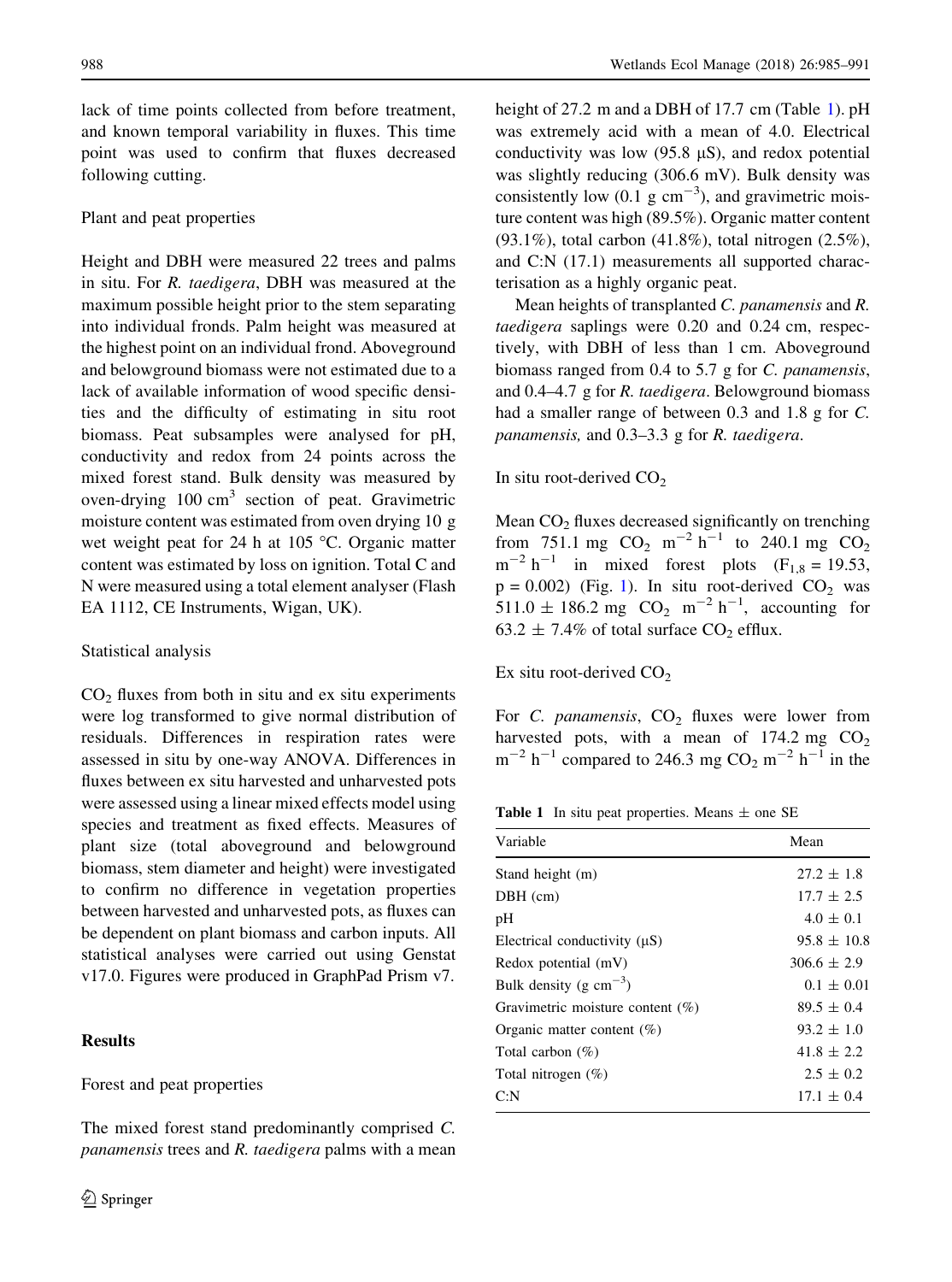<span id="page-4-0"></span>

Fig. 1 In situ soil and root  $(S + R)$ , soil  $(S)$ , and root-derived  $CO<sub>2</sub>$  (R) in a mixed forest stand (n = 4). Means  $\pm$  one SE

control pots (Fig. 2). For R. taedigera fluxes were 87.8 mg  $CO_2$  m<sup>-2</sup> h<sup>-1</sup> from the harvested pots and 178.6 mg  $CO_2$  m<sup>-2</sup> h<sup>-1</sup> from the control pots. However, this decrease was not found to be significant  $(F_{1,30} = 2.55, p = 0.121)$ . Net fluxes were significantly higher under C. panamensis compared to R. *taedigera* ( $F_{1,30} = 6.16$ ,  $p = 0.019$ ). There was no significant interaction between treatment and species  $(F<sub>1,30</sub> = 0, p = 0.95)$ . Root-derived CO<sub>2</sub> fluxes accounted for 27.4% (72.1 mg  $CO_2 \text{ m}^{-2} \text{ h}^{-1}$ ) of the total  $CO<sub>2</sub>$  flux under C. panamensis and 49.3% (90.8 mg  $CO_2$  m<sup>-2</sup> h<sup>-1</sup>) under *R. taedigera*.



Fig. 2 Ex situ soil and root  $(S + R)$ , soil  $(S)$ , and root-derived  $CO<sub>2</sub>$  (R) from *C. panamensis* and *R. taedigera* (n = 3). Means  $\pm$  one SE

## Discussion

Mean contributions of root-derived  $CO<sub>2</sub>$  to total surface  $CO<sub>2</sub>$  fluxes measured in situ matched previously reported values in the literature for other tropical peatlands as well as upper estimates for other biomes. For example, root-derived respiration was estimated as  $62\%$  of the total  $CO<sub>2</sub>$  flux from a forested peatland in Malaysia (Melling et al. [2013\)](#page-6-0), 38% from a lowland tropical forest in Panama (Sayer and Tanner [2010](#page-6-0)), 24–61% in Amazon forests (Silver et al. [2005](#page-6-0); Metcalfe et al. [2007\)](#page-6-0).

Rates of root respiration in forest ecosystems have previously been found to be dependent on biotic variables including root size, age and morphology and N content, as well as environmental variables including soil temperature and moisture content, which can be influenced by surface vegetation (Zogg et al. [1996](#page-6-0); Burton et al. [2002;](#page-5-0) Volder et al. [2005\)](#page-6-0). Root-derived  $CO<sub>2</sub>$  may be further influenced by differences in root exudate composition between species (Girkin et al. [2018\)](#page-5-0) and with plant age and developmental stage, which will affect microbial substrate availability (Smith [1976](#page-6-0); Aulakh et al. [2001\)](#page-5-0), and rates of root oxygen loss which can enhance  $CH<sub>4</sub>$  oxidation (Hoyos-Santillan et al. [2016a\)](#page-6-0). Differences in C. panamensis and R. taedigera rooting structures have previously been noted with large surface root mats and pneumatophores under R. taedigera, and large buttress roots and a microtopography dominated by knee-roots under C. panamensis, which may account for the observed differences in fluxes (Wright et al. [2013b](#page-6-0)). Similarly, differences in plant litter inputs can substantially alter peat chemical properties and thereby influence soil respiration rates (Upton et al. [2018\)](#page-6-0).

Contributions from root-derived  $CO<sub>2</sub>$  in situ were greater than most ex situ measurement, and as expected total in situ fluxes were also greater than ex situ fluxes. As in situ plots feature fully grown trees and palms with entire root systems it is highly plausible that there is greater root biomass, resulting in a larger contribution to net  $CO<sub>2</sub>$  fluxes (Wright et al. [2011\)](#page-6-0).

Increases in  $CO<sub>2</sub>$  fluxes have previously been reported following trenching due to root decomposition, although the extent of the effect can vary depending on soil type and environmental conditions (Silver et al. [2005;](#page-6-0) Subke et al. [2006;](#page-6-0) Sayer and Tanner [2010\)](#page-6-0). Taking immediate measurements also avoided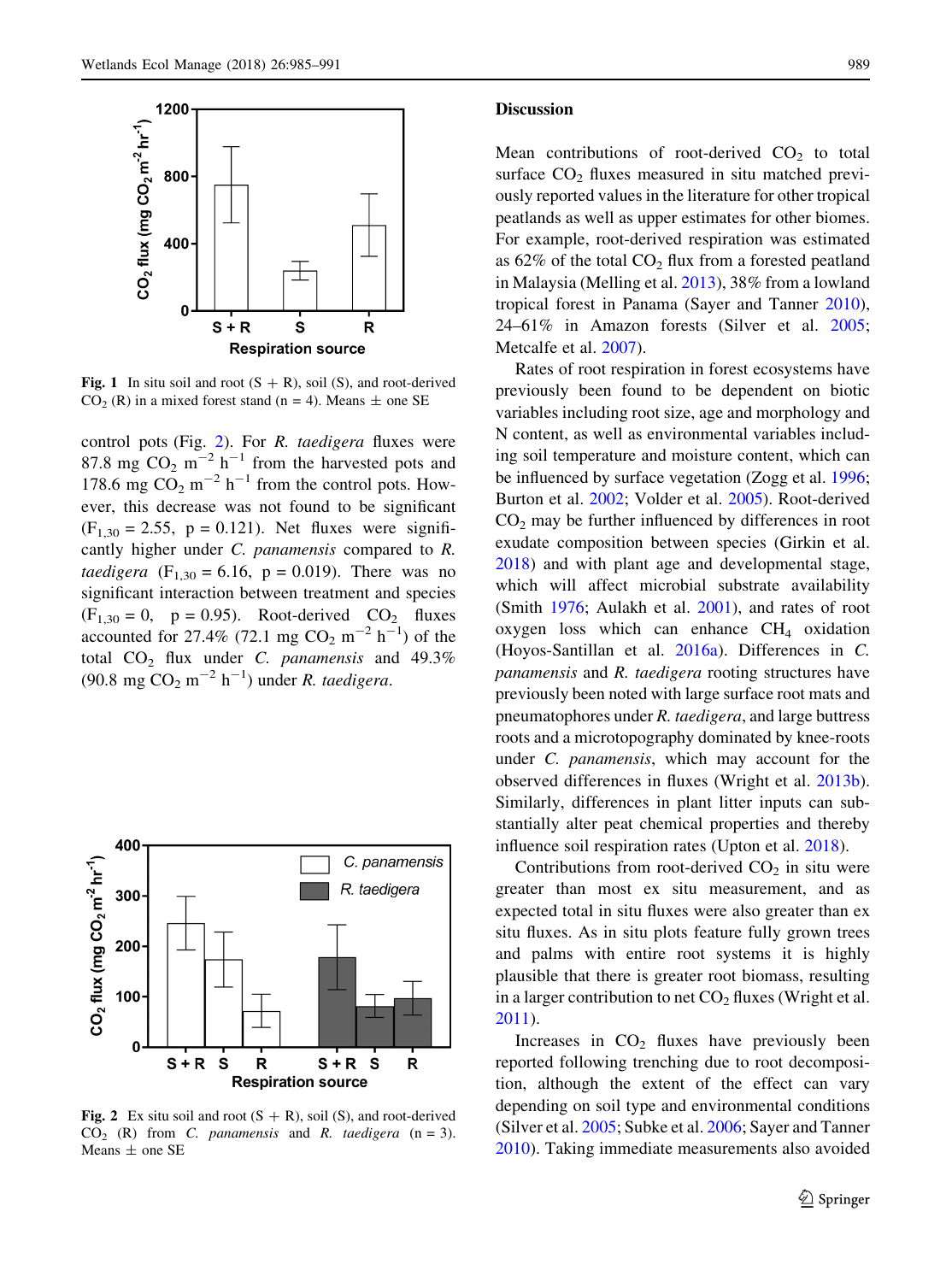<span id="page-5-0"></span>the need to maintain trenches due to root regrowth into trenched plots or apply a decay constant to account for root decomposition over time (Subke et al. [2006](#page-6-0)). However, roots can retain significant carbohydrate reserves that may sustain root metabolism for a short period of time following treatment, which might lead to an over-estimation of root-derived  $CO<sub>2</sub>$  fluxes (Subke et al. [2006](#page-6-0)).

Measurements in both experiments were made during the dry season and therefore do not address the possible impact of seasonality on  $CO<sub>2</sub>$  fluxes. A seasonal effect was reported for root-derived  $CO<sub>2</sub>$  at another tropical site, with a decline from 61% during the dry season to 42% in the wet season at sites in the eastern Amazon (Metcalfe et al. [2007\)](#page-6-0). In temperate biomes, root respiration is generally higher during the growing seasons (Hanson et al. 2000). However, the limited intra-annual variation of environmental variables, including soil and air temperatures and water table height which have previously been shown to regulate rates of root respiration (Subke et al. [2006](#page-6-0)), mean that seasonal effects are likely to be less important in our study. In the ex situ pot experiment, environmental conditions were maintained to match field conditions, with consistent water table height (1 cm above the peat surface) and stable temperature (Wright et al. [2013a](#page-6-0)).

## Conclusion

Our estimate of  $63.2\%$  in situ root-derived  $CO<sub>2</sub>$  for the San San Pond Sak wetland site indicates that roots make a major contribution the total  $CO<sub>2</sub>$  flux from this wetland. The significant difference in  $CO<sub>2</sub>$  flux between species highlights the important role of vegetation in regulating greenhouse gas production. Together, the findings of this study are important in demonstrating how changes in vegetation cover may alter root-derived  $CO<sub>2</sub>$  through changes in root morphology, biomass and labile carbon inputs. These results are particularly relevant in the context of changing land use in tropical peatlands globally. Future studies should assess differences in respiration rates between plant functional types in situ and attempt to quantify the specific contributions of root and rhizomicrobial respiration to net fluxes.

Acknowledgements This work was supported by the Natural Environment Research Council [Grant Number NE/R010226/ 1], and a short-term fellowship from the Smithsonian Tropical Research Institute. We would also like to thank Eric Brown for his support in the field, the staff at the Smithsonian Tropical Research Institute in Panama City and Bocas Del Toro for their logistical support, and at the University of Nottingham for assistance during analysis.

Open Access This article is distributed under the terms of the Creative Commons Attribution 4.0 International License ([http://](http://creativecommons.org/licenses/by/4.0/) [creativecommons.org/licenses/by/4.0/\)](http://creativecommons.org/licenses/by/4.0/), which permits unrestricted use, distribution, and reproduction in any medium, provided you give appropriate credit to the original author(s) and the source, provide a link to the Creative Commons license, and indicate if changes were made.

Funding This work was supported by the Natural Environment Research Council [Grant Number NE/R010226/ 1] and a short-term fellowship from the Smithsonian Tropical Research Institute.

## References

- Andrews JA, Harrison KG, Matamala R, Schlesinger WH (1999) Separation of root respiration from total soil respiration using carbon-13 labeling during free-air carbon dioxide enrichment (FACE). Soil Sci Soc Am J 63:1429–1435
- Aulakh MS, Wassmann R, Bueno C, Kreuzwieser J, Rennenberg H (2001) Characterization of root exudates at different growth stages of ten rice (Oryza sativa L.) cultivars. Plant Biol 3:139–148
- Binkley D, Stape JL, Takahashi EN, Ryan MG (2006) Treegirdling to separate root and heterotrophic respiration in two Eucalyptus stands in Brazil. Oecologia 148:447–454
- Bond-Lamberty B, Bronson D, Bladyka E, Gower ST (2011) A comparison of trenched plot techniques for partitioning soil respiration. Soil Biol Biochem 43:2108–2114
- Burton AJ, Pregitzer KS, Ruess RW, Hendrik RL, Allen MF (2002) Root respiration in North American forests: effects of nitrogen concentration and temperature across biomes. Oecologia 131:559–568
- Crow SEW, Kelman R  $(2005)$  Sources of CO<sub>2</sub> emission from a northern peatland: root respiration, exudation and deomposition. Ecology 86:1825–1834
- Dargie GC, Lewis SL, Lawson IT, Mitchard ETA, Page SE, Bocko YE, Ifo SA (2017) Age, extent and carbon storage of the central Congo Basin peatland complex. Nature 542:86
- Girkin NT, Craigon J, Turner BL, Ostle N, Sjögersten S (2018) Root exudate analogues accelerate CO2 and CH4 production in tropical peat. Soil Biol Biochem 117:48–55
- Hanson PJ, Edwards NT, Garten CT, Andrews JA (2000) Separating root and soil microbial contributions to soil respiration: a review of methods and observations. Biogeochemistry 48:115–146